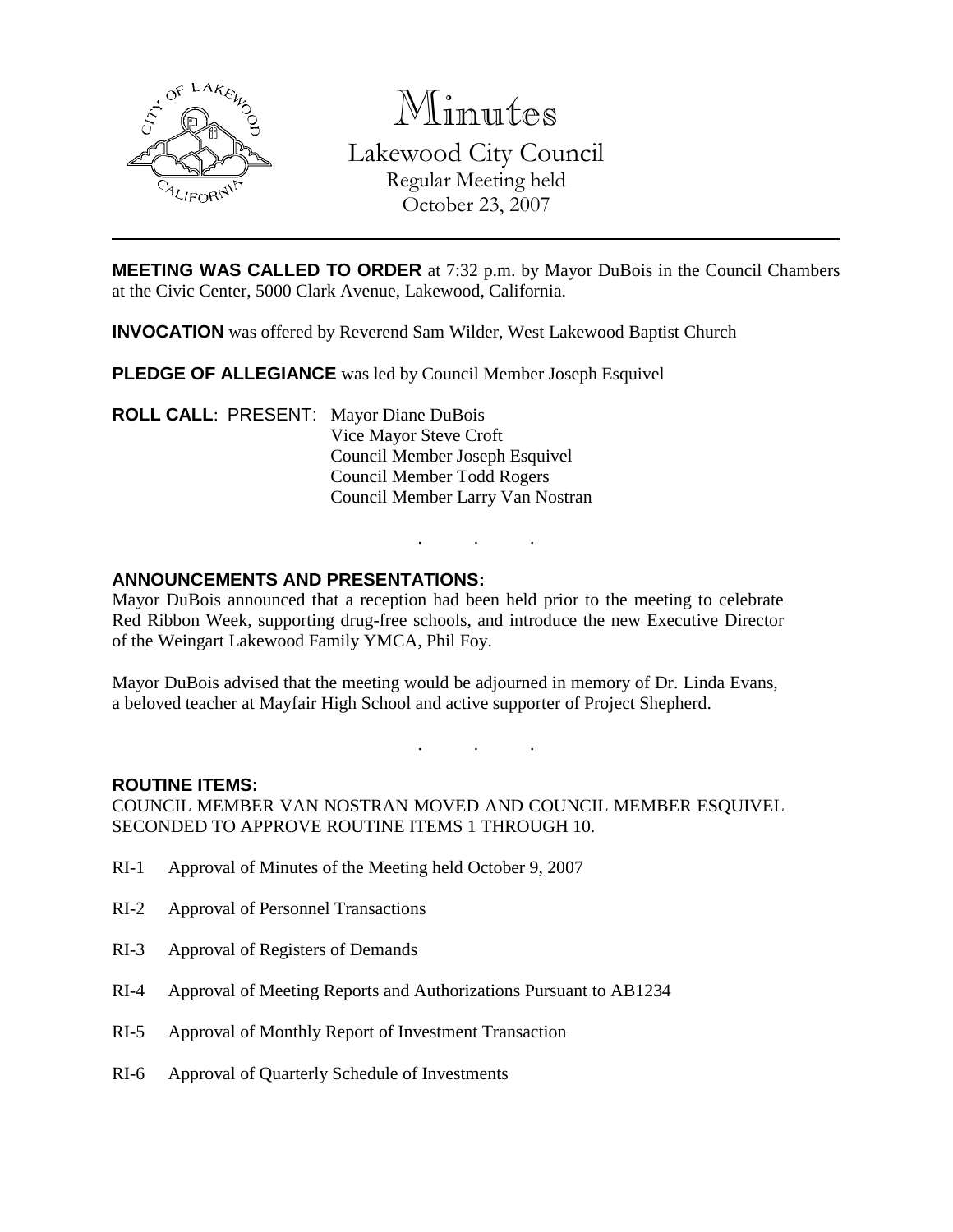### **ROUTINE ITEMS:** Continued

- RI-7 RESOLUTION NO. 2007-59, A RESOLUTION OF THE CITY COUNCIL OF THE CITY OF LAKEWOOD, CALIFORNIA, CERTIFYING THE LAKEWOOD BUSINESS DEVELOPMENT PROGRAM ADMINISTRATIVE PLAN
- RI-8 Approval of Amendment to Agreement for Street Sweeping Services with R.F. Dickson Co.
- RI-9 Approval of Amendment to Agreement for Fire Protection Equipment Services with Tri-Com Fire & Electric Company
- RI-10 Approval of Information Technology Infrastructure Software Licensing and Hardware Acquisition

. . .

UPON ROLL CALL VOTE, THE MOTION WAS APPROVED:

AYES: COUNCIL MEMBERS: Van Nostran, Esquivel, Croft, Rogers and DuBois NAYS: COUNCIL MEMBERS: None

## **3.1 • AGREEMENT FOR INVESTMENT ADVISORY SERVICES**

Administrative Services Director Diane Perkin displayed slides and gave a brief presentation based on the report contained in the agenda. She explained the current investment policy and how the proposed services would allow the City to take better advantage of the up and down swings in interest rates, increasing interest earnings on investments. She noted that a professional investment advisor would have access to information not readily available to individual investors, allowing quicker responses to market shifts. She reported that six proposals had been received and an evaluation process, including factors such as experience with government, performance and fees, had been conducted. The proposal best matching the City's requirements was from Public Financial Management (PFM) whose primary business was managing public sector assets. It was the recommendation of staff that the City Council authorize the Director of Administrative Services to enter into an agreement with Public Financial Management for Investment Advisory Services.

Responding to questions from Mayor DuBois, Ms. Perkin stated that PFM specialized in government accounts and would not change the City's long-standing policy of prioritizing by safety, liquidity and then yield. The Mayor determined from Ms. Perkin that she would be working closely with PFM to ensure the safety of the public's money, while attempting to achieve the best rate of return possible.

Council Member Van Nostran noted that the California Joint Powers Insurance Authority had contracted with PFM for investment advisory services and been pleased with their performance.

Vice Mayor Croft ascertained that PFM would supplement City staff's efforts, not take over all of the responsibility for investments.